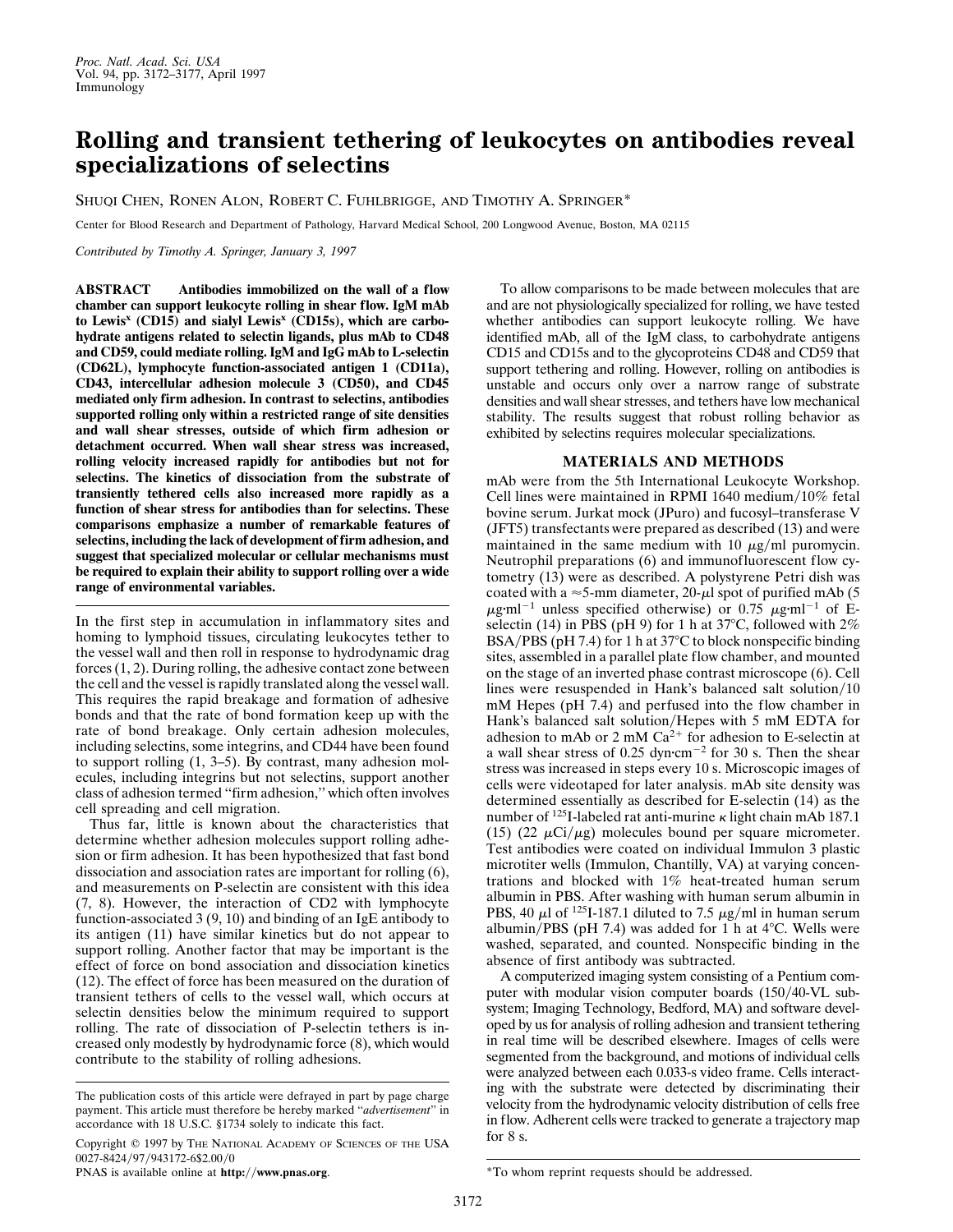Table 1. Adhesive interactions of cells with immobilized antibodies

|                      | Antibody          |       | Antigen expression |                  |                       |
|----------------------|-------------------|-------|--------------------|------------------|-----------------------|
| Antigen              | Name              | Class | Cell line          | MESF*            | Adhesion <sup>†</sup> |
| CD15s                | CSLEX-1           | IgM   | JFT5               | 1188             | R                     |
|                      |                   |       | <b>HL-60</b>       | 6433             | R                     |
|                      |                   |       | JPuro              | $\boldsymbol{0}$ | N                     |
| CD15                 | PM-81             | IgM   | <b>PMN</b>         | 2133             | R                     |
|                      |                   |       | JFT5               | 3951             | R                     |
|                      |                   |       | <b>HL-60</b>       | 7079             | R                     |
|                      |                   |       | JPuro              | 270              | R                     |
| CD15                 | IGR-15B6          | IgM   | JFT5               | 2530             | R                     |
|                      |                   |       | $HL-60$            | 8828             | R                     |
|                      |                   |       | JPuro              | 343              | N                     |
| CD15                 | mAb <sub>80</sub> | IgM   | JFT5               | 1649             | T/R                   |
|                      |                   |       | <b>HL-60</b>       | 6187             | T/R                   |
|                      |                   |       | JPuro              | 29               | N                     |
| CD15                 | 2TAP146           | IgM   | JFT5               | 459              | T/R                   |
|                      |                   |       | <b>HL-60</b>       | 7350             | T/R                   |
|                      |                   |       | JPuro              | 2                | N                     |
| Lewis <sup>a,b</sup> | <b>HEA164</b>     | IgM   | RD3/5              | 2380             | r                     |
|                      |                   |       | Hela               | 7                | N                     |
| CD108                | <b>MEM-121</b>    | IgM   | JY                 | 139              | F/r                   |
| CD48                 | <b>MEM-124</b>    | IgM   | JY                 | 2514             | R                     |
| CD59                 | <b>MEM-125</b>    | IgM   | Hela               | 7495             | $\bf r$               |
|                      |                   |       | $HL-60$            | 554              | R                     |
| CD59                 | C2G4              | IgM   | Hela               | 6526             | F/r                   |
|                      |                   |       | <b>HL-60</b>       | 620              | F/r                   |
| CD55                 | <b>MEM-118</b>    | IgM   | JY                 | 293              | F                     |
|                      |                   |       | $HL-60$            | 109              | F                     |
|                      |                   |       | JPuro              | 172              | F                     |
| CD45                 | <b>NK45</b>       | IgM   | <b>HL-60</b>       | 881              | F                     |
|                      |                   |       | JPuro              | 1678             | F                     |
| CD50                 | $CBR-IC3/1$       | IgG   | <b>HL-60</b>       | 663              | F                     |
|                      |                   |       | JPuro              | 581              | F                     |
| CD50                 | CBR-IC3/2         | IgG   | $HL-60$            | 652              | F                     |
|                      |                   |       | JPuro              | 644              | F                     |
| CD50                 | $CBR-IC3/6$       | IgM   | <b>HL-60</b>       | 391              | F                     |
|                      |                   |       | JPuro              | 362              | F                     |
| CD11a                | CBR LFA- $1/10$   | IgM   | KG1a               | 777              | F                     |
|                      |                   |       | <b>HL-60</b>       | 369              | F                     |
| CD11a                | CBR LFA- $1/9$    | IgM   | KG1a               | 1475             | F                     |
|                      |                   |       | $HL-60$            | 554              | F/r                   |
|                      |                   |       | JPuro              | 128              | F/r                   |
| CD11a                | CBR LFA- $1/1$    | IgM   | KG1a               | 1150             | F                     |
|                      |                   |       | <b>HL-60</b>       | 458              | F                     |
|                      |                   |       | JPuro              | 117              | F                     |
| CD62L                | DREG56            | IgG   | JPuro              | 309              | F                     |
|                      |                   |       | $HL-60$            | 18               | N                     |
| CD62L                | DREG200           | IgG   | JPuro              | 142              | F                     |
| CD62L                | $LAM1-3$          | IgG   | JPuro              | 419              | F/r                   |
| CD43                 | L10               | IgG   | KG1a               | 1056             | F                     |
|                      |                   |       | $HL-60$            | 1944             | F                     |
|                      |                   |       | JPuro              | 582              | F                     |
| CD43                 | BRA7G             | IgM   | KG1a               | 1144             | F                     |

\*Mean immunofluorescence intensity was standardized with fluorescein isothiocyanate-conjugated beads from Flow Cytometry Standards (San Juan, Puerto Rico) to calculate molecules of equivalent soluble fluorochrome  $\times 10^{-3}$  (MESF).

For transient tethers (8), PM-81 mAb was diluted to 0.3, 0.2, 0.1, and 0.06  $\mu$ g·ml<sup>-1</sup> in PBS supplemented with 10  $\mu$ g·ml<sup>-1</sup> BSA to prevent nonuniform distribution on the substrate, which occurred at antibody concentrations below 5  $\mu$ g·ml<sup>-1</sup>. Transient tethering events ( $\approx$ 100–3000) were recognized for each experimental group, and the lifetime of each tether was measured. The most rapidly dissociating 90% of arrested cells was used for determining  $k_{\text{off}}$ . The resolution in measurements of the duration of transient tethers was dependent on the flow velocity of cells and was  $\pm 0.13$  s at 0.1 dyn·cm<sup>-2</sup>,  $\pm 0.066$  s at 0.2 dyn·cm<sup>-2</sup>, and  $\pm 0.033$  s (one video frame) at  $\geq 0.3$  dyn·cm<sup>-2</sup>.

The hydrodynamic force  $(F_s)$  on a tethered cell and the force on the tether bond were calculated as described (8). The lever arm *l*, i.e., the distance between the tether point and the projection of the center of the cell on the substrate, was determined by measuring the distance of 2*l* traveled by transiently tethered cells when flow was reversed, as described elsewhere (R.A., S.C., K. D. Puri, E. B. Finger, and T.A.S., unpublished work).

## **RESULTS**

To identify mAb that could mediate rolling, we first tested mAb to surface structures involved in adhesive interactions. Selectins bind to carbohydrate ligands in which the sialyl Lewis<sup>x</sup> (CD15s) moiety is of key importance. Of interest, the CSLEX-1 mAb to sialyl Lewis<sup>x</sup> [and, with varying efficiency, four mAb to Lewis<sup>x</sup> (CD15)] supported rolling adhesions (Table 1). One mAb to Lewis<sup>a,b</sup> supported slow rolling. By contrast, mAb to CD62L (L-selectin) [as reported (16)], the IgS super family adhesion molecule CD50, the integrin CD11a, the mucin CD43, and surface glycoproteins CD45, CD55, and CD108 could mediate firm adhesion but not rolling. CD15 and CD15s are recognized by IgM mAb and are abundant on cell surfaces, so IgM mAbs to abundant surface glycoproteins were tested (Table 1). Of these, mAb to CD48 and CD59 were found to support rolling. Both molecules have glycosyl phosphatidylinositol membrane anchors, but whether this has significance for rolling is unclear. Despite the ability of L-selectin to mediate rolling on carbohydrate ligands (17, 18), mAbs DREG56 and DREG200 to L-selectin did not support rolling even when tested over a range of coating densities (not shown), implying that the ability to mediate rolling does not correlate to the structure or location of the cell surface antigen/ receptor alone (16).

On selectins, all cells roll, and there is a uniphasic distribution of rolling velocities, as illustrated here with E-selectin (Figs. 1*D* and 2*D*). By contrast, cells on antibody substrates displayed a biphasic distribution of rolling velocities, with one phase corresponding to firmly adherent cells and another phase corresponding to rolling cells (Figs. 1*A*and *B* and 2*A*and *B*). The percentage of firmly adherent (velocity  $\leq 0.6 \ \mu m s^{-1}$ ) and rolling cells varied strongly with shear stress for antibodies (Fig. 2 *A* and *B*) but not for E-selectin (Fig. 2*D*). After tethering on mAb that could support rolling, cells often rolled with a jerky motion and then either accelerated and detached quickly or rolled a short distance and then stopped. As the shear stress was increased, the firmly adherent cells reinitiated rolling, thus increasing the fraction of rolling cells. Further increase in shear resulted in detachment of the rolling cells (Fig. 2 *A* and *B*).

Rolling velocity increased more rapidly with increasing shear stress for antibody-mediated rolling than for E-selectin-mediated rolling. As previously reported for neutrophils rolling on selectins (6, 14, 18), the rolling velocity of HL-60 cells on E-selectin increased proportionally to shear stress at low shear levels and reached a near-plateau at high shear levels, as shown for the population as a whole (Fig. 2*D*) and for representative cells (Fig. 3*A*). Cells rolled as a group over the substrate with similar rolling

<sup>†</sup>Interactions were classified based on the motion of cells tethered to the substrate in shear flow and subjected to subsequent increases in shear. R, rolling, at least 50% of attached cells would eventually roll for more than five cell diameters with a velocity greater than  $1 \mu m$  $s^{-1}$  before detachment; r, slow rolling, at least 50% of cells would roll for more than five cell diameters with a velocity less than  $1 \mu m$  sec<sup>-1</sup> before detachment; T, transient tethering, cells would be tethered to the substrate for a certain time and then detached in the flow, and the detached cells might be tethered again downstream; F, firm adhesion, attached cells stuck to the substrate until detachment by a higher shear; the cells moved less than two cell diameters before reaching the

hydrodynamic velocity, and once detached the cells were rarely attached again;  $F/r$ , cells would slowly roll for two to five cell diameters at high shear before detachment; N, no adhesion, cells did not attach to the substrate.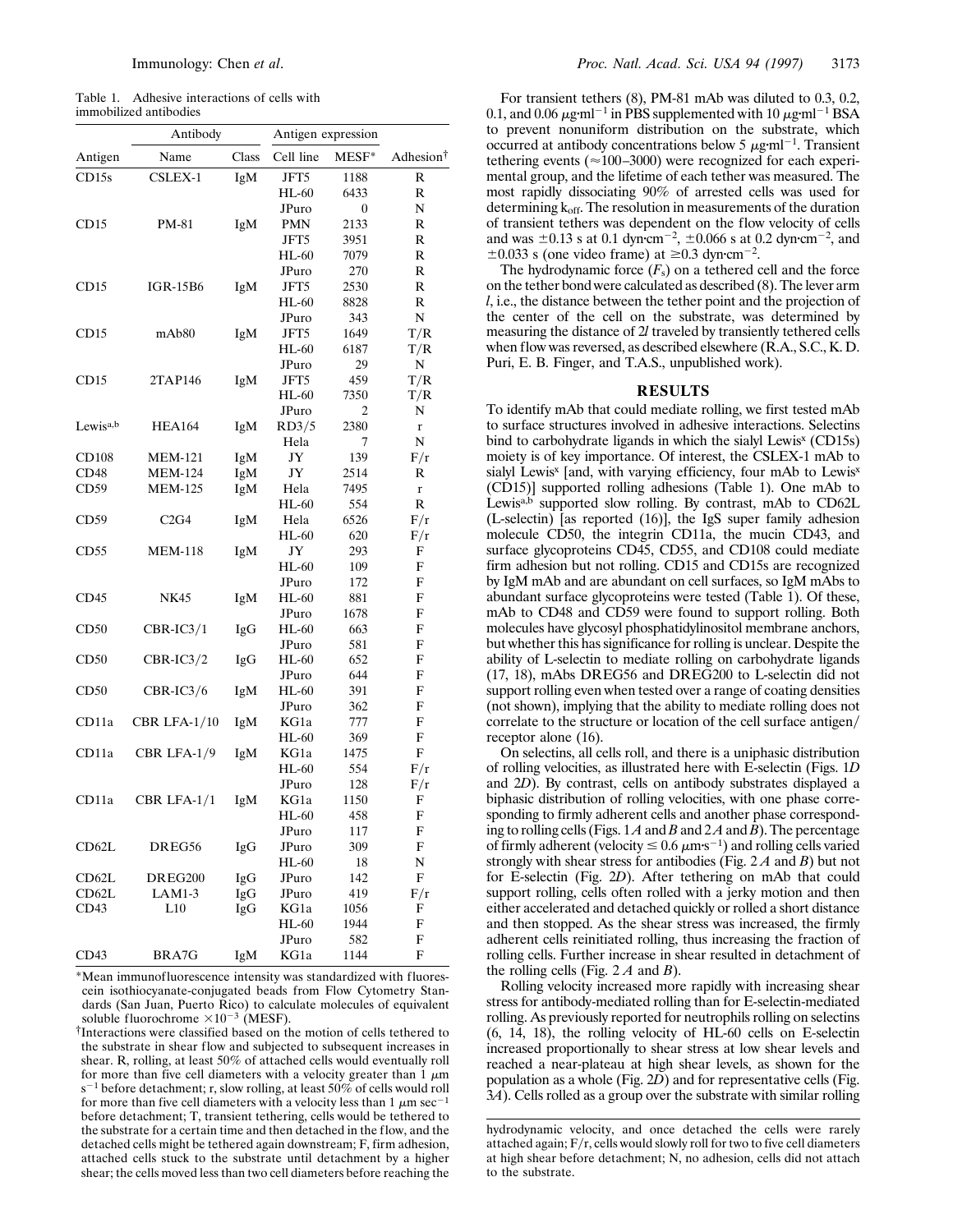

FIG. 1. Representative cell trajectory maps at a wall shear stress 4.4  $dyn$ cm<sup>-2</sup> for 8 s. An open white circle and a solid purple spot indicate the initial and final positions of a cell, respectively, and a colored line shows the path of cells during the tracking period. Color is keyed to velocity. (*A*) HL-60 cells on CD15 mAb PM-81 (150 sites  $\mu$ m<sup>-2</sup>). (*B*) JY cells on CD48 mAb MEM-124 (180 sites  $\mu$ m<sup>-2</sup>). (*C*) Untransfected Jurkat cells on DREG56 mAb to L-selectin (150 sites  $\mu$ m<sup>-2</sup>). (*D*) HL-60 cells on E-selectin (399 sites  $\mu$ m<sup>-2</sup>).

velocities (Fig. 1*D*). In contrast, cells rolled on antibodies with wide variation in velocity, and some cells were stuck (Fig. 1 *A* and *B*). Observations on a large number of individual cells rolling on antibodies, a few of which are represented (Fig. 3 *B*–*D*), showed that rolling was initiated at different shear levels and velocity increased rapidly with increasing shear stress until the cells



FIG. 2. Rolling velocity distribution as a function of wall shear stress. The rolling velocity of individual cells was calculated from trajectory maps, and the number of cells within a given velocity range was counted to derive the population distribution. (*A*) HL-60 cells on CD15 mAb PM-81. (*B*) JY cells on CD48 mAb MEM-124. (*C*) Jurkat cells on DREG56 mAb to Lselectin. (*D*) HL-60 cells on E-selectin.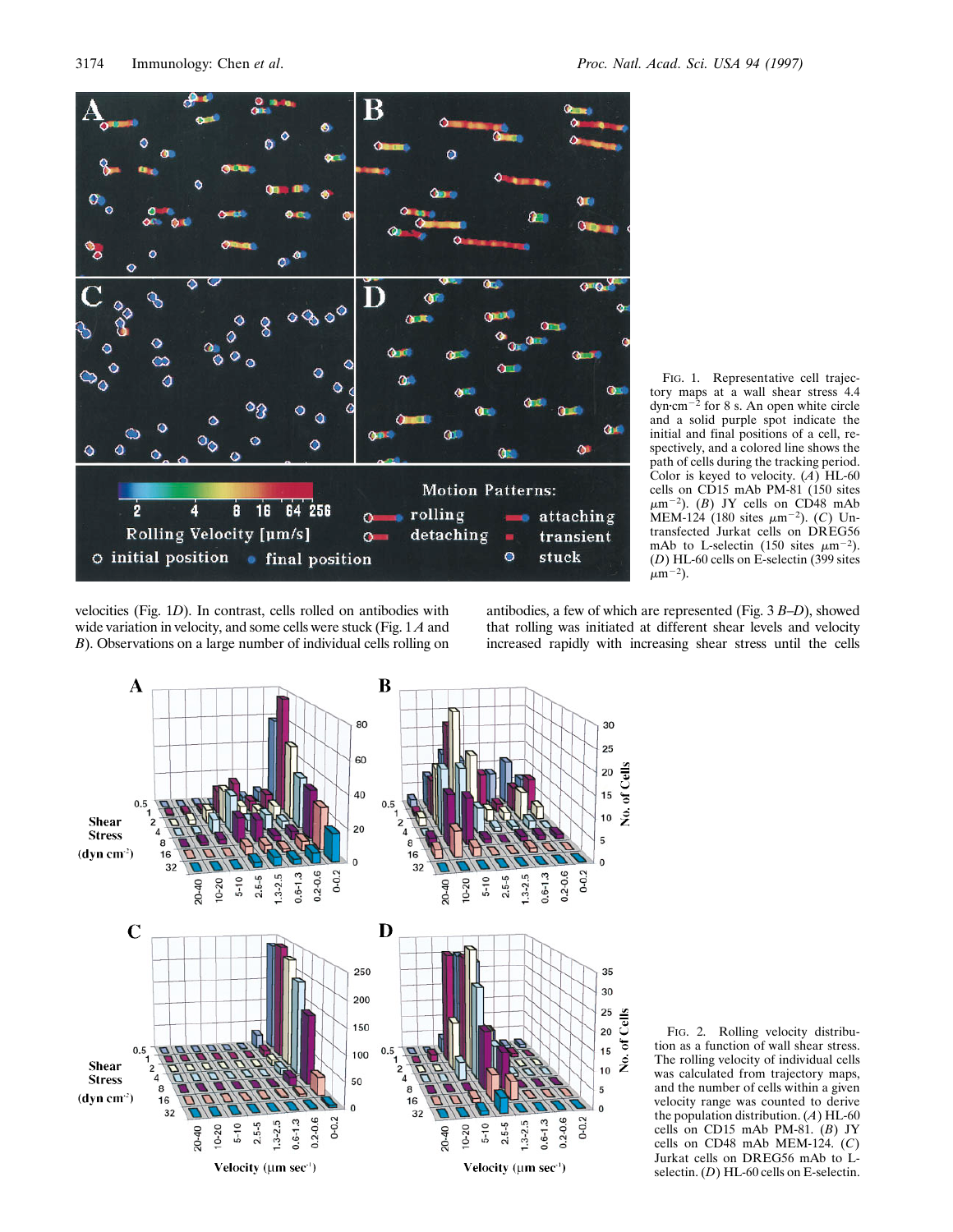

FIG. 3. Individual cell rolling velocities as a function of shear stress. Three representative cells that detached at low, medial, or high shear stresses, respectively, were selected, and the rolling velocity was determined from the trajectory maps. The three types of symbols in each panel represent three individual cells, and detachment occurred when shear stress was incremented beyond the last point shown.

detached. The lower the shear stress required to initiate rolling, the faster the rolling velocity as a function of wall shear stress (Fig. 3 *B*–*D*). The shear at which rolling initiated correlated with the shear at which detachment occurred (Fig. 4). Thus, the range of shear within which individual cells rolled on antibodies was more restricted than on E-selectin.

![](_page_3_Figure_4.jpeg)

FIG. 4. The relationship between the shear stress at which cells reinitiated rolling and the resistance to detachment for HL-60 cells on mAb CSLEX-1. Cells were accumulated at  $0.25 \text{ dyn/cm}^2$  and became stuck. Shear was subsequently incrementally increased; points represent, for individual cells, the shear stress at which rolling was reinitiated and detachment occurred.

![](_page_3_Figure_7.jpeg)

FIG. 5. The effect of site density on rolling of HL-60 cells on CD15 mAb PM-81. (*A*) Percentage of cells that remain adherent as shear stress is increased. (*B*) Percentage of adherent cells that roll.

A site density-dependent phase transition between rolling and firm adhesion was seen on antibodies, which never has been seen on selectins and their ligands. Transient tethering at low site densities was gradually converted to rolling on PM-81 mAb when the density on the substrate was increased over 50 IgM  $\kappa$  light chain sites  $\mu$ m<sup>-2</sup>. The most favorable density for rolling on PM-81 mAb was at  $\approx$ 100–150 sites  $\mu$ m<sup>-2</sup>, and a modest further increase to 300 sites/ $\mu$ m<sup>2</sup> resulted in a dramatic increase in resistance to detachment by shear (Fig. 5*A*) and a sharp decline in the percentage of rolling cells (Fig. 5*B*). A similar transition from rolling to firm adhesion at higher coating densities was seen for other antibodies tested, including CSLEX-1 (data not shown). In contrast, neutrophils could roll on E-selectin over a range of 35–900 sites  $\mu$ m<sup>-2</sup> (14).

To test whether antibody–antigen tether bonds have a lower resistance to tensile force than selectin tether bonds, we studied the effect of tensile force on the duration of transient tethers, i.e., pauses of arrest on the substrate separated by movement at the hydrodynamic velocity that occur at low ligand site densities. Not all of the antibodies that mediated rolling supported transient tethering at low substrate site densities. HL-60 and Jurkat fucosyl–transferase V transfectant JFT5 cells transiently tethered well on CD15 mAb PM-81 but poorly on CD15s mAb CSLEX-1. CD48 mAb MEM-124 also supported transient tethering of JY cells. No transient tethering events were observed on antibodies that supported only firm adhesions at higher site densities. The duration of HL-60 cell tethering events was measured at various wall shear stresses on CD15 mAb PM-81 densities ranging from 0.6 to 3 sites  $\mu$ m<sup>-2</sup>, i.e., below the density required for rolling (Fig. 6) *A* and *B*). Greater than 90% of the cell arrests in each data set demonstrated first-order dissociation kinetics. Furthermore, the cellular off rate,  $k_{off}$ , i.e., the negative slope in kinetic plots, was identical for different site densities (Fig. 6*B*). This suggests that a quantal tethering unit accounts for approximately  $\geq 90\%$  of the arrests under these conditions. The remaining  $\leq 10\%$  of tether events dissociated more slowly and may represent cells that formed more than one tether.

To determine the effect of the tensile force on  $k_{off}$ , it was necessary to estimate the force on the tether bond,  $F<sub>b</sub>$ . The hydrodynamic force on the cell,  $F_s$ , is proportional to wall shear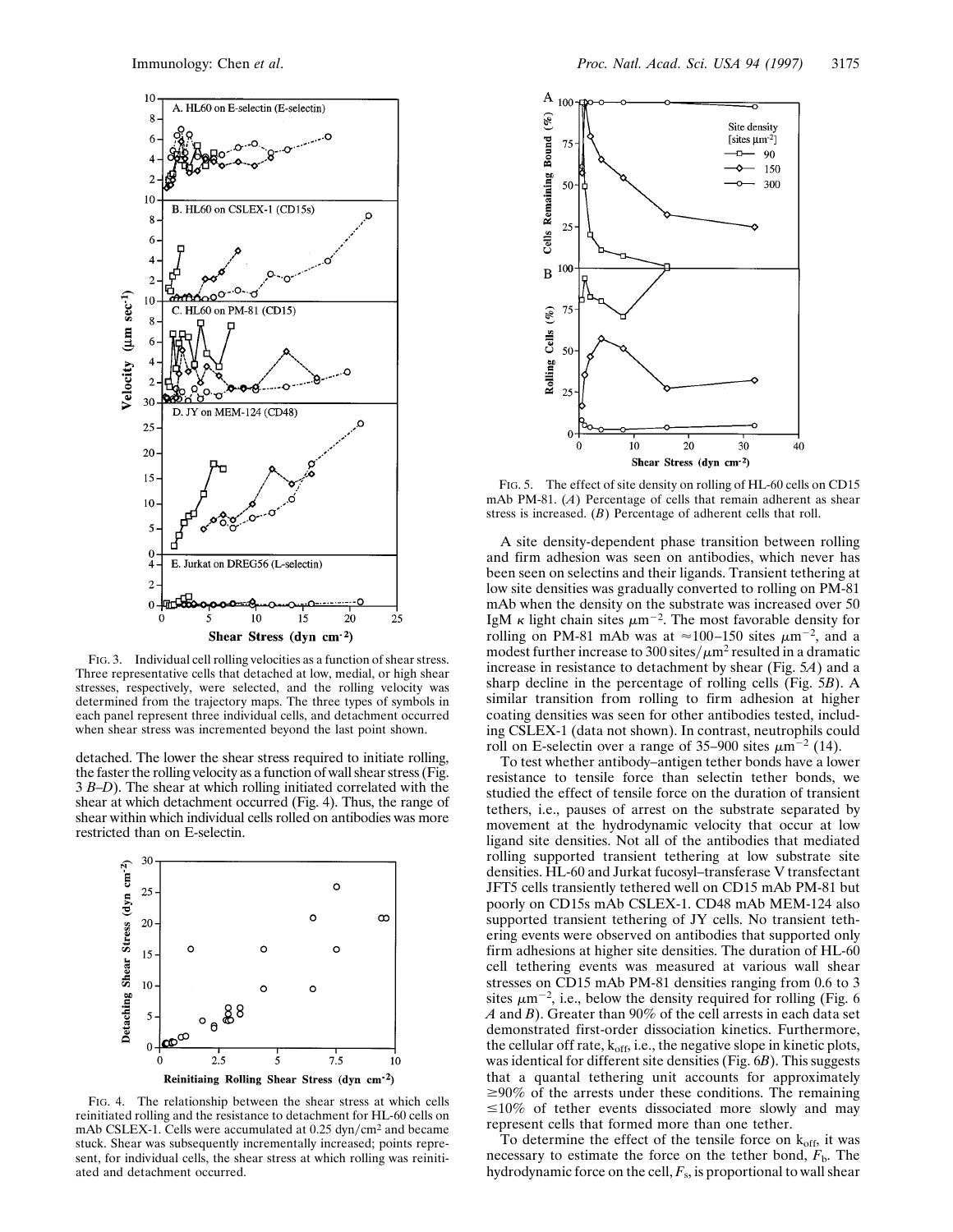![](_page_4_Figure_1.jpeg)

FIG. 6. Kinetics of dissociation of transiently tethered HL-60 cells from CD15 mAb PM-81. (*A*) Tether dissociation as a function of shear stress on immobilized PM-81 mAb at a density of  $2 \kappa$  light chain sites  $\mu$ m<sup>-2</sup>. (*B*) Tether dissociation as a function of site density at 0.3  $dyn cm<sup>-2</sup>$ . The natural logarithm of the number of cells that remain tethered is plotted as a function of time after initiation of the tether.

stress and was estimated from Goldman's equation (19). The relation between  $F_b$  and  $F_s$  is a function of the angle between them and hence of the lever arm, *l* (Fig. 7). The lever arm was determined by measuring the distance that transiently tethered cells moved during flow reversal. The lever arms of neutrophils and HL-60 cells on PM-81 antibody were  $3.0 \pm 0.38$   $\mu$ m and  $4.7 \pm 1.0 \,\mu$ m, respectively, with cell diameters of  $8.5 \pm 0.47 \,\mu$ m and 12.6  $\pm$  1.6  $\mu$ m, respectively. Because of their larger size, the hydrodynamic force on HL-60 cells and hence on the tether bond was  $\approx$  2-fold greater than on neutrophils at a given shear. Nonetheless, when wall shear stress was converted to  $F<sub>b</sub>$ , the curves relating  $F<sub>b</sub>$  and  $k<sub>off</sub>$  were superimposable (Fig. 7). The dissociation rate k<sub>off</sub> of PM-81 increased from  $\approx$ 3 to 36 s<sup>-1</sup> with an increase in the force on the bond,  $F<sub>b</sub>$ , from 25 to 130 pN (Fig. 7). To characterize quantitatively the effect of force on  $k_{off}$ , the data were fit to Bell's model of  $k_{off}$  as an exponential function of  $F_b$  (20) and a Hookean spring model of  $k_{off}$  as an exponential function of  $F_b^2$  as proposed by Dembo *et al.* (21).  $\chi^2$  analysis showed that the fits were good for the Bell model ( $\chi^2$  = 56.2, with 112 df) and the Hookean spring model ( $\chi^2$  = 82.4, with 112 df) for the combined data from HL-60 cells and neotrophils. The fit to the Bell model yields a dissociation rate in the absence of applied force,  $k_{off}^{\circ}$ , of 2.05  $\pm$  $0.12$  s<sup>-1</sup>, and a bond interaction range  $\sigma$ , which represents the length scale over which receptor–ligand interaction occurs, of  $0.88 \pm 0.03$  Å. The fit to the Hookean spring model yields  $k_{off}^{\circ}$ of 4.24  $\pm$  0.29 s<sup>-1</sup> and the value of the bond spring constant divided by the fractional spring slippage (21)  $\kappa/f_{\kappa}$  of 0.92  $\pm$  $0.06$  Nm<sup>-1</sup>. The resistance of  $k_{off}$  to force may be termed "mechanical stability"; the inverse, the susceptibility to force, may be termed ''reactive compliance.'' The bond interaction range  $\sigma$  is a quantitative representation of the reactive compliance. The value of this constant shows that the CD15 mAb PM-81 tether bond is 4-fold more compliant than the Lselectin tether bond ( $\sigma$  = 0.19 Å) and 2-fold more compliant than the P-selectin ( $\sigma = 0.39$  Å) and E-selectin ( $\sigma = 0.30$  Å) tether bonds (R.A., S.C., K. D. Puri, E. B. Finger, and T.A.S., unpublished work and ref. 8).

## **DISCUSSION**

We have identified antibodies that can mediate leukocyte rolling. This extends the class of molecules known to support rolling. Furthermore, the contrasts between selectin and antibody-mediated rolling are revealing and suggest that specializations may be required for rolling to occur over a wide range of shear stresses and of ligand or selectin densities, without a phase transition to firm adhesion. In previous studies, antibodies to dinitrophenol, CD8, L-selectin, and IgG and interaction of IgE with the IgE receptor have been found to give firm adhesion, with no evidence of rolling adhesion (11, 16, 22, 23). This is in agreement with our finding that only a subset of mAb is capable of supporting rolling.

The translation along the vessel wall of the adhesive contact zone during rolling requires that bonds be rapidly broken and formed. The rate of bond breakage must be balanced dynamically by the rate of new bond formation for rolling adhesion to be maintained. Changes in conditions such as shear force or receptor or ligand density may alter the rate of bond breakage or bond formation. If a new state can be reached in which the rate of bond formation and breakage is balanced, cells will continue to roll. Loss of the dynamic balance will lead to either firm adhesion or detachment. For example, if the rate of bond formation exceeds the rate of bond breakage, the cell should roll more slowly, allowing more time for bond formation, leading to progressive slowing and finally firm adhesion. The ability of cells to maintain a balance between bond breakage and formation in a moving contact zone under different environmental conditions may be termed the ''stability of rolling adhesion.'' Stability in rolling velocity is observed *in vivo* over a wide range of wall shear stresses (24) and may be important to allow rolling cells to survey vessel walls for inflammatory signals relatively independently of local hemodynamic conditions.

![](_page_4_Figure_8.jpeg)

FIG. 7. Dissociation rate as a function of the force on the tether bond. The k<sub>off</sub> was measured at different shear stresses for neutrophils and HL-60 cells tethered to PM-81 at different site densities. The force and torque balances on a tethered cell in shear flow are:  $F_b \cos \theta = F_s$  and  $F_b$  $l \sin \theta = \tau_s + R F_s$ . Using the data of cell diameter and the lever arm, the Goldman equation for calculation of  $F_s$  yielded  $d = 1.0 \pm 0.2 \mu m$ ,  $\theta =$ 62.8  $\pm$  1.9°, and  $F_{\rm b}/F_{\rm s}$  = 2.18  $\pm$  0.13 for neutrophils; and *d* = 1.6  $\pm$  0.5  $\mu$ m,  $\theta$  = 61.5  $\pm$  2.5°, and  $F_{\rm b}/F_{\rm s}$  = 2.09  $\pm$  0.19 for HL-60 cells. The k<sub>off</sub> as a function of force on the bond was fit to the Bell model (solid line):  $k_{off} = k_{off}^{\circ} exp(\sigma F_b/kT)$ , where  $k_{off}^{\circ}$  is the unstressed  $k_{off}$ ,  $\sigma$  is the bond interaction range,  $k$  is Boltzmann's constant, and  $T$  is the absolute temperature. The  $k_{off}$  as a function of force on the bond also was fit to the spring model (21) (dashed line):  $k_{off} = k_{off}^{\circ} \exp(f_k F_b^2 / 2 \kappa kT)$ , where  $f_k$ is the fractional spring slippage  $(21)$  and  $\kappa$  is the bond spring constant. Vertical error bars show SD for different experiments and measurements at different site densities; horizontal error bars show the estimated uncertainty in the value of  $F<sub>b</sub>$  at different shear stresses.